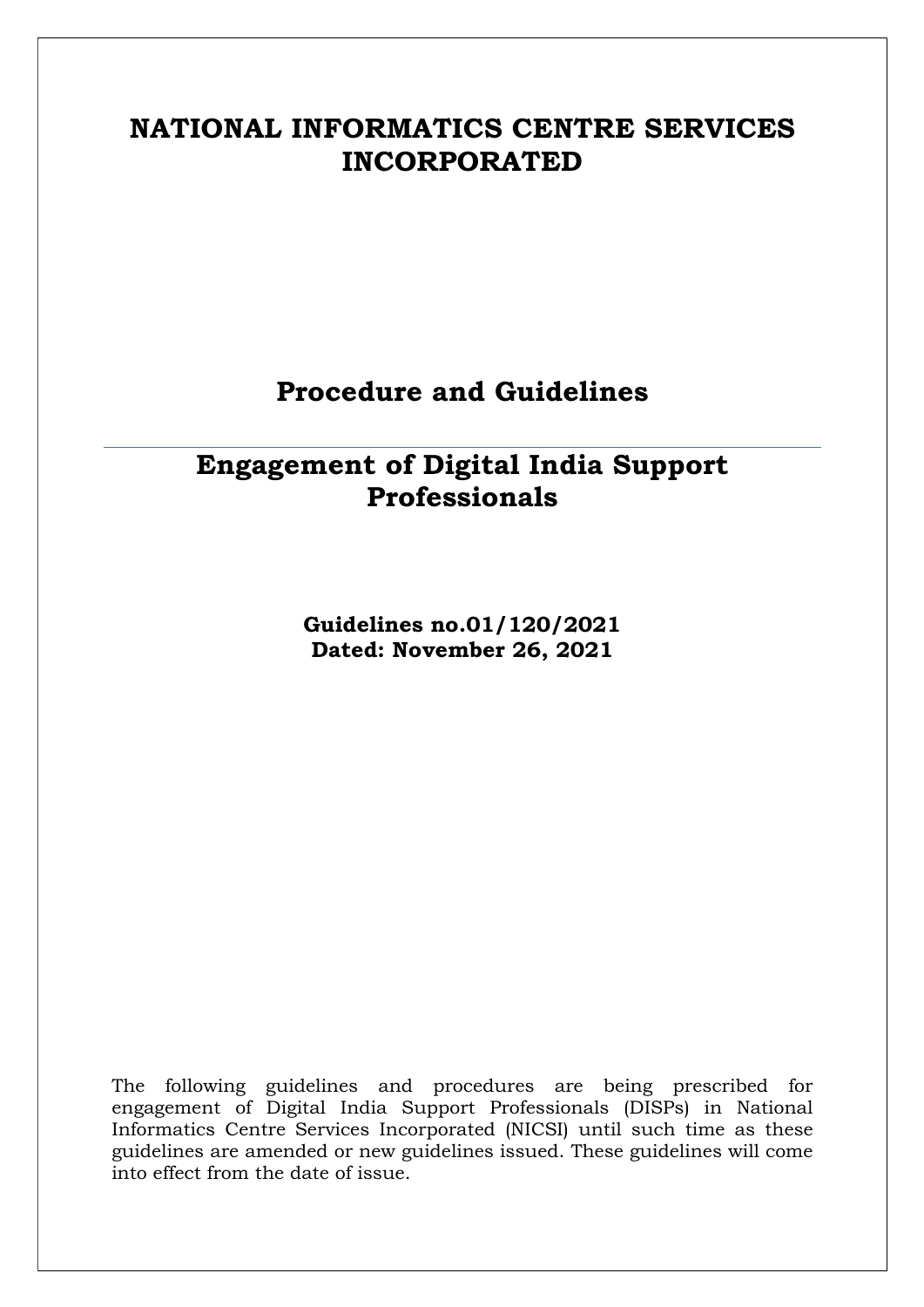#### 1. Purpose and Scope of engagement of DISPs:

1.1. NICSI is committed to cooperative federalism, promotion of citizen engagement, access to opportunity, participatory and adoptive governance and increasing use of technology to provide critical and strategic implementation support to Central, State governments and PSUs for multiple ICT projects in the country. With the increasing involvement and number of projects managed by NICSI and with limited officer strength available with NICSI on deputation from NIC, it is essential to onboard the Digital India Support Professionals (DISPs) who possess the requisite skill set to help manage and monitor the project implementation. These DISPs will be expected to deliver in such areas where in-house expertise/strength is not readily available within the framework of NICSI. They should be high quality professionals, capable of lending their expertise in the fields such as Project Management, Domain Knowledge, ICT experience, emerging technologies etc. as per the requirements of NICSI.

1.2. The General conditions of contracts for the services of DISPs will be incorporated into their individual contracts.

#### 2. Definitions: The following definitions apply for the purpose of the present instructions:

2.1. "Individual Professional" means Digital India Support Professional depending upon their experience. Individual Professional or service providers are recruited for similar activities as Consultancy/Service providing firms when a full team is not considered necessary. They may be independent experts not permanently associated with any particular firm. They are normally recruited for- project implementation supervision, provision of specific expert advice on a highly technical subject, project guidance, special studies, compliance supervision, training, or implementation monitoring.

2.2. "Consultancy Services" covers a range of services that are of an advisory or professional nature and are provided by the professionals. These services typically involve providing expert or strategic advice e.g. management consultants, policy consultants or communications consultants. Advisory and project related consultancy services which include, for example feasibility studies, project management, ICT services, technology services, finance accounting and taxation services, training and development etc.

#### 3. Contractual terms and conditions:

**3.1. Legal Status:** The Individual Professional shall have the legal status of an independent Professional vis-à-vis NICSI and shall not be regarded, for any purposes, as being either a "staff member/employee" of NICSI, or an "official" of NICSI. Accordingly, nothing within or relating to the contract shall establish the relationship of employer and employee, or of principal and agent, between NICSI and the Individual Professional.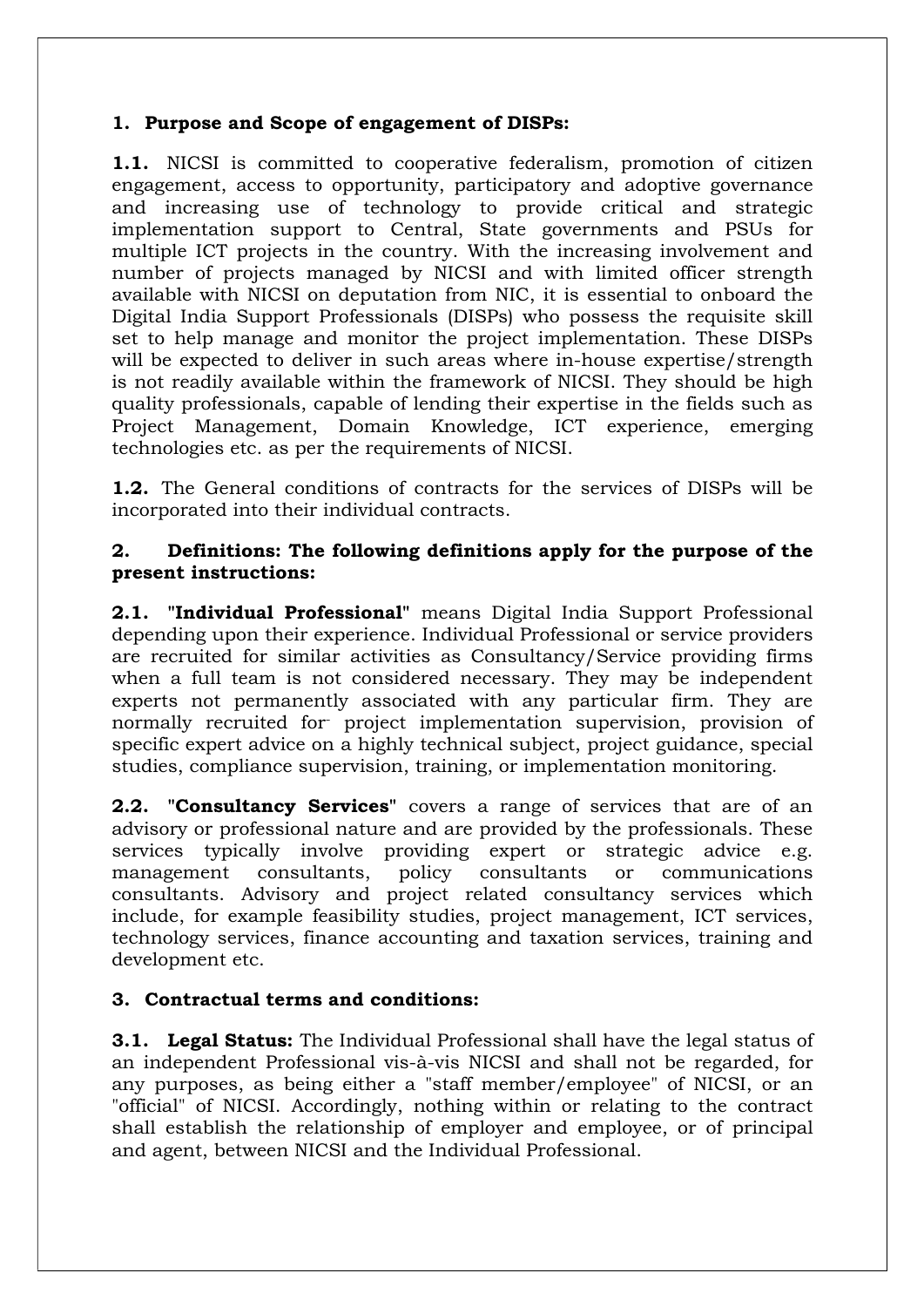#### 3.2. Standards of Conduct:

3.2.1. In general, the Individual Professional shall neither seek nor accept instructions from any authority external to NICSI in connection with the performance of its obligations under the Contract. The Individual Professional shall not take any action in respect of its performance of the Contract or otherwise related to its obligations under the Contract that may adversely affect the interests of NICSI and the Individual Professional shall perform its obligations under the Contract with the fullest regard to the interest of NICSI. The Individual Professional warrants that it has not and shall not offer any direct or indirect benefit arising from or related to the performance of the Contract or the award thereof to any representative, official, employee or other agent of NICSI. The Individual Professional shall comply with all laws, ordinances, rules and regulations bearing upon the performance of its obligations under the Contract. In the performance of the Contract the Individual Professional shall comply with the standards of Conduct. Failure to comply with the same is grounds for termination of the Individual Professional for cause.

3.2.2. Prohibition of Sexual Exploitation and Abuse: In the performance of the Contract, the Individual Professional shall comply with the "Sexual Harassment of Women at Workplace (Prevention, Prohibition and Redressal) Act, 2013". The Individual Professional acknowledges and agrees that any breach of any of the provisions hereof shall constitute a breach of an essential term of the Contract and in addition to any other legal rights or remedies available to any person shall give rise to grounds for termination of the Contract. In addition, nothing herein shall limit the right of NICSI to refer any alleged breach of the foregoing standards of conduct to the relevant national authorities for appropriate legal action.

#### 3.3. Title Rights, Copyrights, Patents and Other Proprietary Rights:

3.3.1. Any Laptop/Mobile/Internet facility will be provided to Individual Professional on the basis of the work assigned to him/her or on the basis of the requirement in the project. The title to any equipment and supplies that may be furnished by NICSI to the Individual Professional for the performance of any obligations under the Contract shall rest with NICSI and any such equipment shall be returned to NICSI at the conclusion of the Contract or when no longer needed by the Individual Professional. Such equipment, when returned to NICSI shall be in the same condition as when delivered to the Individual Professional, subject to normal wear and tear and the Individual Professional shall be liable to compensate NICSI for any damage or degradation of the equipment that is beyond normal wear and tear.

**3.3.2.** NICSI shall be entitled to all intellectual property and other proprietary rights, including but not limited to patents, copyrights and trademarks with regard to products, processes, inventions, ideas, know-how or documents and other materials which the Individual Professional has developed for NICSI under the Contract and which bear a direct relation to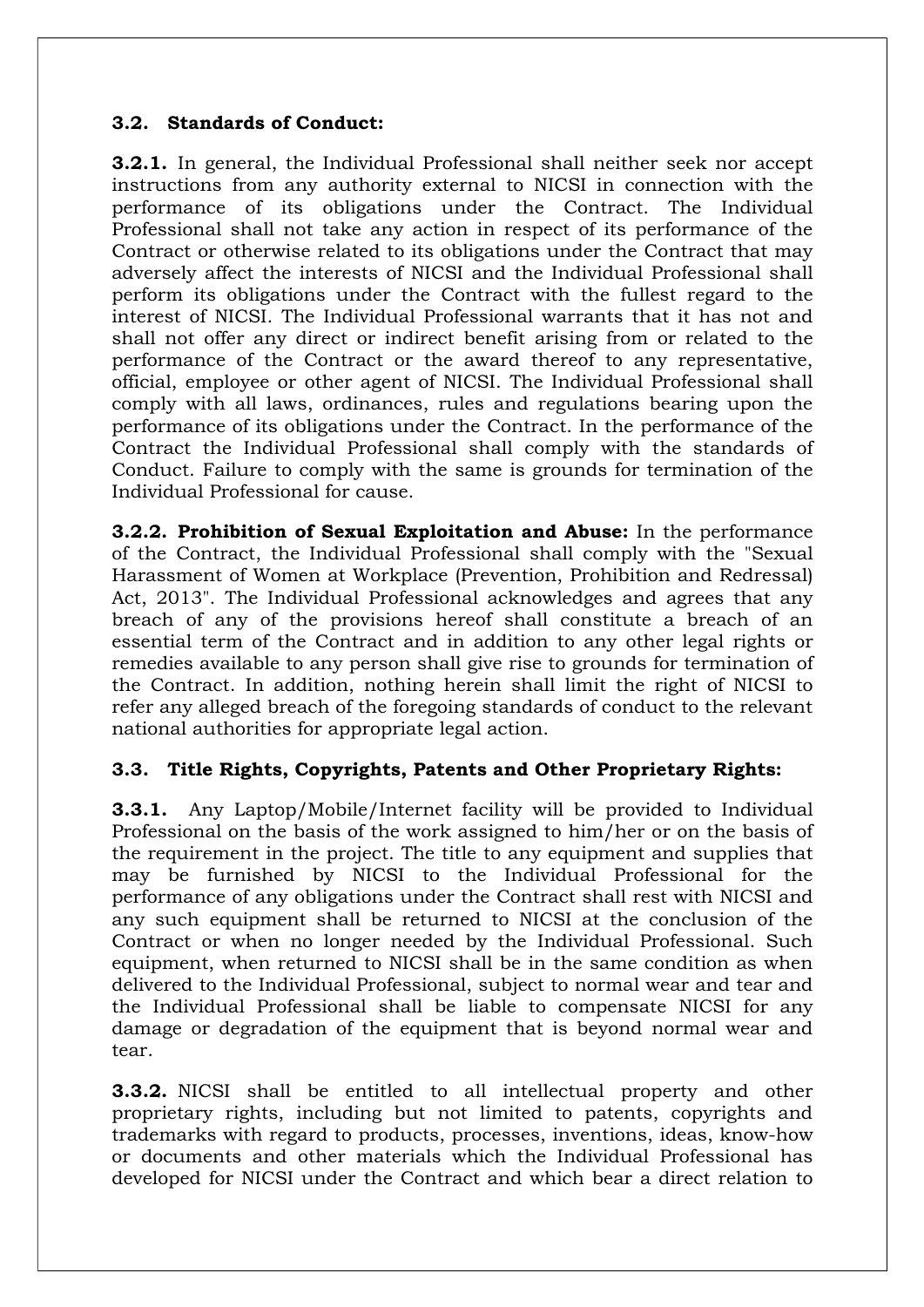or are produced or prepared or collected in consequence of or during the course of the performance of the Contract and the Individual Professional acknowledges and agrees that such products, documents and other materials constitute works made for hire for NICSI. Subject to the foregoing provisions all maps, drawings, photographs, mosaics, plans, reports, estimates, recommendations, documents and all other data compiled by or received by the Individual Professional under the Contract shall be the property of NICSI and shall be made available for use or inspection by NICSI at reasonable times and in reasonable places, shall be treated as confidential and shall be delivered only to NICSI authorized officials on completion of work under the Contract.

3.4. Confidential Nature of Documents and Information: The Individual Professional would be subject to the provisions of the Indian Official Secrets Act, 1923. The Individual Professional shall not except with the previous written consent of NICSI or in the bona fide discharge of his or her duties, publish a book or a compilation of articles or participate in radio broadcast or contribute an article or write a letter in any newspapers or periodical either in his/her own name or anonymously or pseudonymously in the name of any other person, if such book, article, broadcast or letter relates to subject matter assigned to him/her by NICSI.

3.5. Use of Name, Emblem or Official Seal of NICSI: Individual Professional shall not advertise or otherwise make public for purposes of commercial advantage that it has a contractual relationship with NICSI nor shall the Individual Professional in any manner whatsoever use the name, emblem or official seal of NICSI or any abbreviation of the name of NICSI in connection with its business or otherwise without the written permission of NICSI.

3.6. Medical/Life Insurance: The Individual Professional shall be solely responsible for taking out and for maintaining adequate insurance required to meet any of its obligations under the Contract, as well as for arranging at the Individual Professional's sole expense, such life, health, medical, life and other forms of insurance as the Individual Professional may consider to be appropriate to cover the period during which the Individual Professional provides services under the Contract and NICSI in no manner shall be responsible towards the same both for the Individual Professional and / or his / her family at any stage during the Contract period.

#### 3.7. Medical Clearance and Service/Travel Incurred Injury or Illness or Death:

3.7.1. NICSI may require the Individual Professional to submit a Statement of Good Health/Medical Certificate for good health from a recognized physician prior to commencement of work in any offices or premises of NICSI.

**3.7.2.** In the event of the death, injury or illness of the Individual Professional which is attributable to the performance of services on behalf of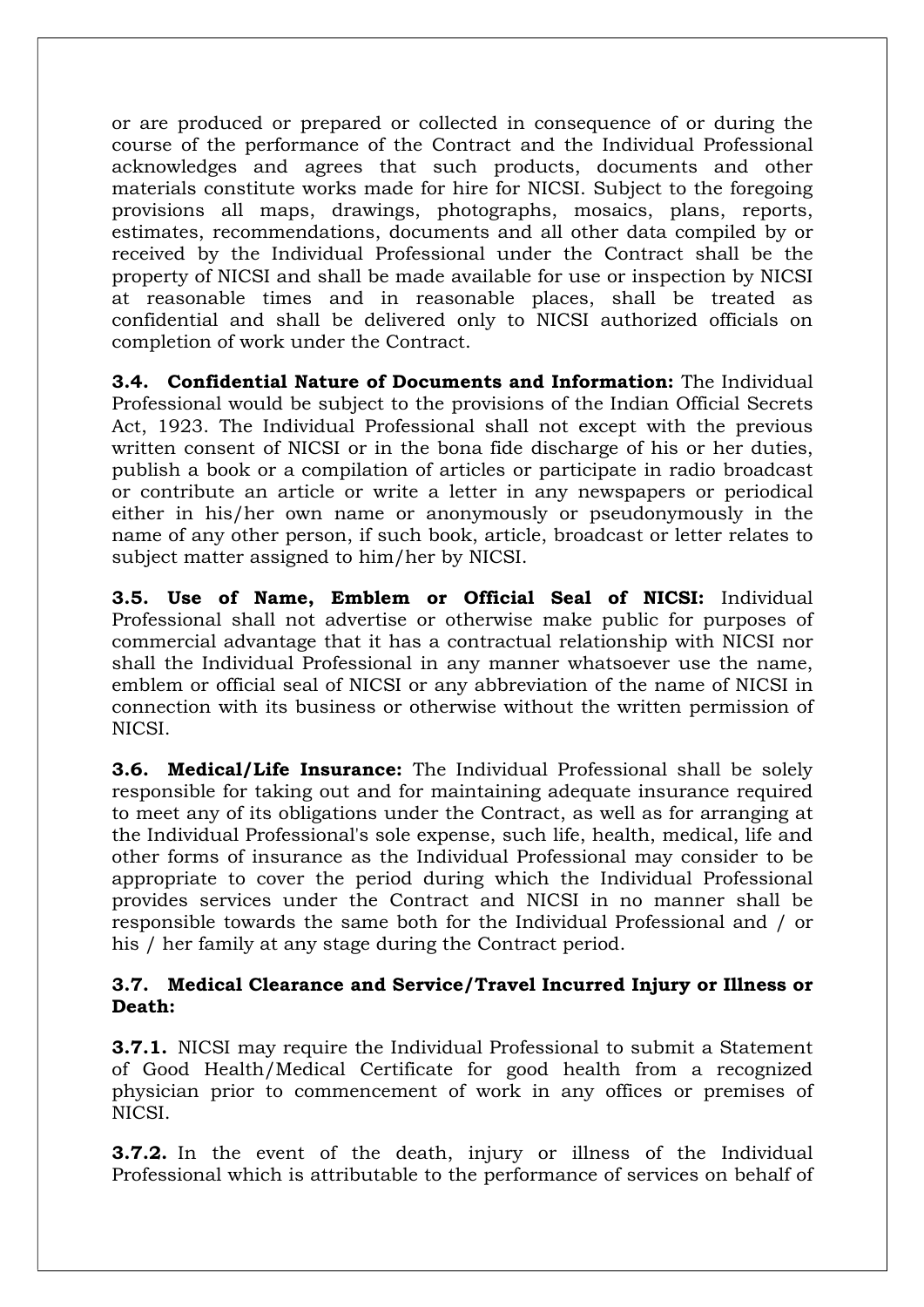NICSI under the terms of the Contract while the Individual Professional is traveling at NICSI's expense or is performing any services under the Contract in any offices or premises of NICSI or Government of India, the Individual Professional or the Individual Professional's dependents, as appropriate, shall not be entitled to any compensation.

#### 3.8. Force Majeure and other Conditions:

**3.8.1.** Force majeure as used herein means any unforeseeable and irresistible act of nature, any act of war (whether declared or not), invasion, resolution, insurrection or any other acts of a similar nature or force, provided that such acts arise from causes beyond the control and without the fault or negligence of the Individual Professional.

3.8.2. The Individual Professional acknowledges and agrees that with respect to any obligations under the Contract that the Individual Professional must perform in or for any areas in which NICSI is engaged in, preparing to engage in or disengaging from any peacekeeping, humanitarian or similar operations, any delay or failure to perform such obligations arising from or relating to harsh conditions within such areas or to any incidents of civil unrest occurring in such areas shall not in and of itself, constitute force majeure under the Contract.

**3.9. Termination:** NICSI can terminate the contract at any time without prior notice and without providing any reason for it or for any breach of Contract terms & conditions. However, in the normal course it will provide one month notice to the Individual Professional. The Individual Professional can also seek for termination of the contract upon giving one month notice to NICSI.

3.10. Audits and Investigations: Each payment paid by NICSI shall be subject to a post-payment audit by auditors, whether internal or external, of NICSI or by other authorized and qualified agents of NICSI at any time during the term of the Contract and for a period of two (2) years following the expiration or prior termination of the Contract. NICSI shall be entitled to a refund from the Individual Professional for any amounts shown by such audits to have been paid by NICSI other than in accordance with the terms and conditions of the Contract. The Individual Professional acknowledges and agrees that, from time to time. NICSI may conduct investigations relating to any aspect of the Contract or the award thereof, the obligations performed under the Contract and the operations of the Individual Professional generally relating to performance of the Contract. The right of NICSI to conduct an investigation and the Individual Professional's obligation to comply with such an investigation shall not lapse upon expiration or prior termination of the Contract. The Individual Professional shall provide its full and timely cooperation with any such inspections, postpayment audits or investigations. Such cooperation shall include but shall not be limited to, the Individual Professional's obligation to make available its personnel and any relevant documentation for such purposes at reasonable times and on reasonable conditions and to grant to NICSI access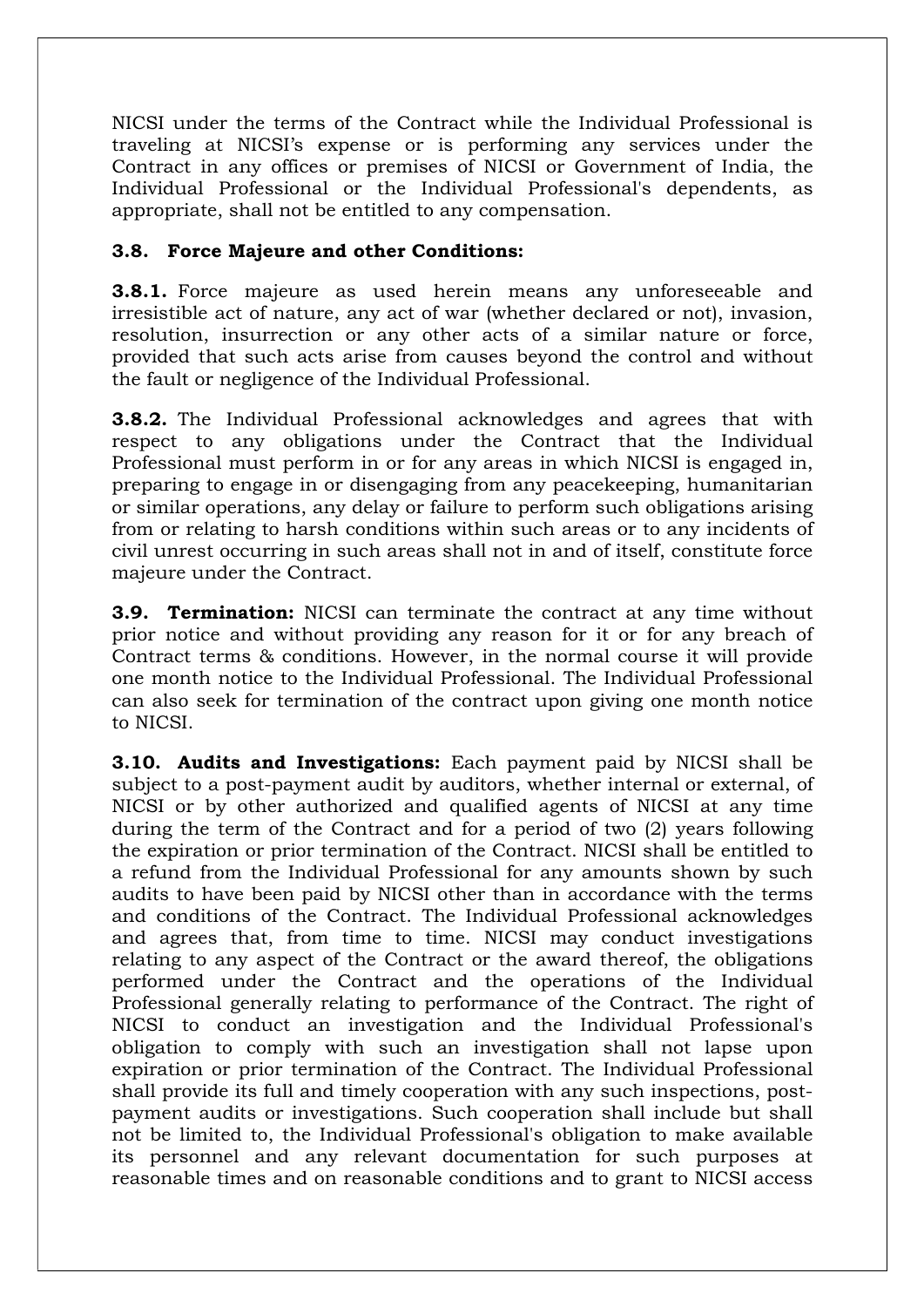to the Individual Professional's premises at reasonable times and on reasonable conditions in connection with such access to the Individual Professional's personnel and relevant documentation.

**3.11.** Settlement of Disputes: NICSI and the Individual Professional shall use their best efforts to amicably settle any dispute, controversy or claim arising out of the Contract or the breach, termination or invalidity thereof.

**3.12. Arbitration:** Any dispute, controversy or claim between the Individual Professional and NICSI arising out of the Contract or the breach, termination or invalidity thereof, unless settled amicably, as provided above, shall be referred by either of the parties to the Managing Director, NICSI for arbitration. The Managing Director, NICSI may decide the matter on his / her own OR appoint an arbitrator for the settlement of the controversy, if required.

**3.13. Conflict of Interest:** The Individual Professional shall be expected to follow all the rules and regulations of the Government of India which are in force. He/she will be expected to display utmost honesty, secrecy of office and sincerity while discharging his/her duties. In case the services of the Individual Professional are not found satisfactory or found in conflict with the interests of the NICSI/Government of India, his/her services will be liable for discontinuation without assigning any reason.

### 4. Terms of Reference:

4.1. Heads of projects/divisions at NICSI are responsible for ensuring that detailed terms of reference describing the work to be performed are prepared well in advance of the engagement of the Individual Professional and submit it in Annexure-I in a timely manner to the executive or administrative office for processing.

**4.2.** The terms of reference are mandatory and shall form part of the individual Contract. The terms of reference shall include the outputs to be delivered and the functions to be performed. The outputs and functions shall be specific, measurable, attainable, results-based and time-bound.

#### 5. General Terms & Conditions:

**5.1. Tenure:** Individual Professional will be engaged for a fixed period but not exceeding 3 years for providing high quality services on specific projects/assignments as per requirement of the verticals. However, their continuation in their respective position beyond the first and subsequent years would be contingent on a satisfactory Annual Performance Review based on clearly defined Key Performance Indicators. Extension beyond three years may be considered under exceptional circumstances with the approval of Managing Director, NICSI.

5.2. The Individual Professionals shall be appointed on a full-time basis would not be permitted to take up any other assignment during the period of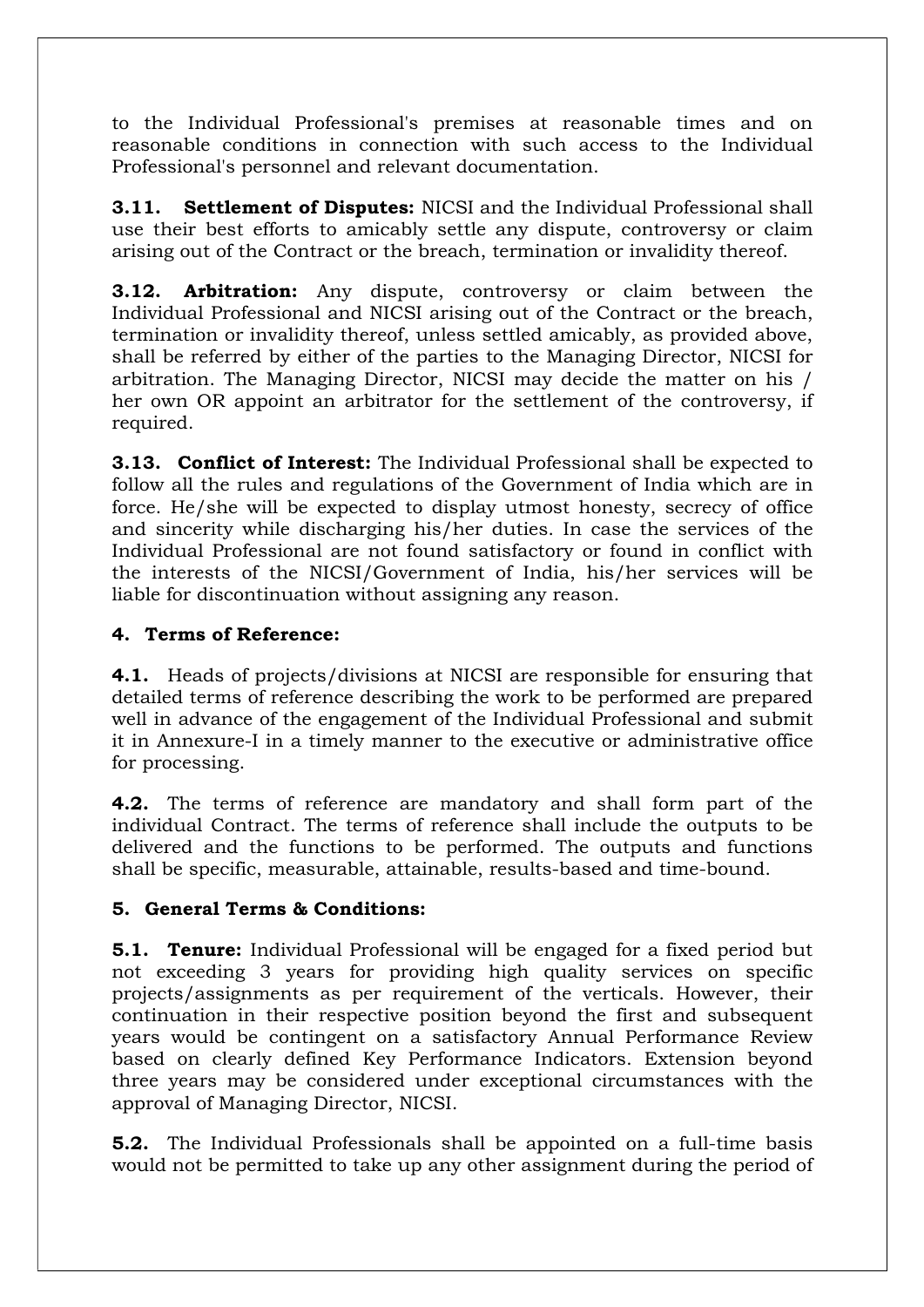engagement with NICSI.

5.3. The appointment of Individual Professional is of a temporary in nature and NICSI can cancel the appointment at any time without providing any reason for it.

5.4. Number of Individual Professionals: The total number of Individual Professionals to be engaged by NICSI shall depend on the actual requirement at a particular point of time and provision of budget keeping the funds status in view.

#### 6. Educational Qualifications, Age, Experience and Remuneration:

**6.1. Educational Qualification:** In general following qualifications are required, however, any specific Educational Qualification may be prescribed as per actual requirement of the verticals

Essential: Bachelor's or Master's degree in relevant technical field or Professional Degree for other professional fields i.e. CA, LLB, CS etc. possessing any Professional Degree

**Desirable:** It is desirable that the engaged Individual Professionals are preferably from the top 100 colleges/universities as per the latest National Institutional Ranking Framework (NIRF) report published by Ministry of Human Resource Development, Government of India.

#### 6.2. Experience, Age and Remuneration:

| Name of the                              | Experiencein                                                                                                                             | Upper Age | Consolidated                                                                                                                                                                                                                                                                                                    |  |
|------------------------------------------|------------------------------------------------------------------------------------------------------------------------------------------|-----------|-----------------------------------------------------------------------------------------------------------------------------------------------------------------------------------------------------------------------------------------------------------------------------------------------------------------|--|
| <b>Position</b>                          | Years*                                                                                                                                   | (limit)   | <b>Remuneration (In</b>                                                                                                                                                                                                                                                                                         |  |
| Digital India<br>Support<br>Professional | 0-2 Years<br>(with<br>the highest<br>qualification not<br>attained prior to<br>2 years from the<br>date<br><sub>of</sub><br>application) | 30 years  | Rs.60,000/-<br>per<br>month with<br>a<br>provision of<br>a<br>maximum 10% hike<br>upon completion of<br>each<br>year<br>of<br>satisfactory service,<br>based on<br>the<br>recommendation of<br>the Review<br>Committee to<br>be<br>constituted<br>duly<br>by<br>the<br>approved<br>Managing Director,<br>NICSI. |  |

6.3 Hiring criteria may be further defined for specific positions depending on the specific requirements and circumstances.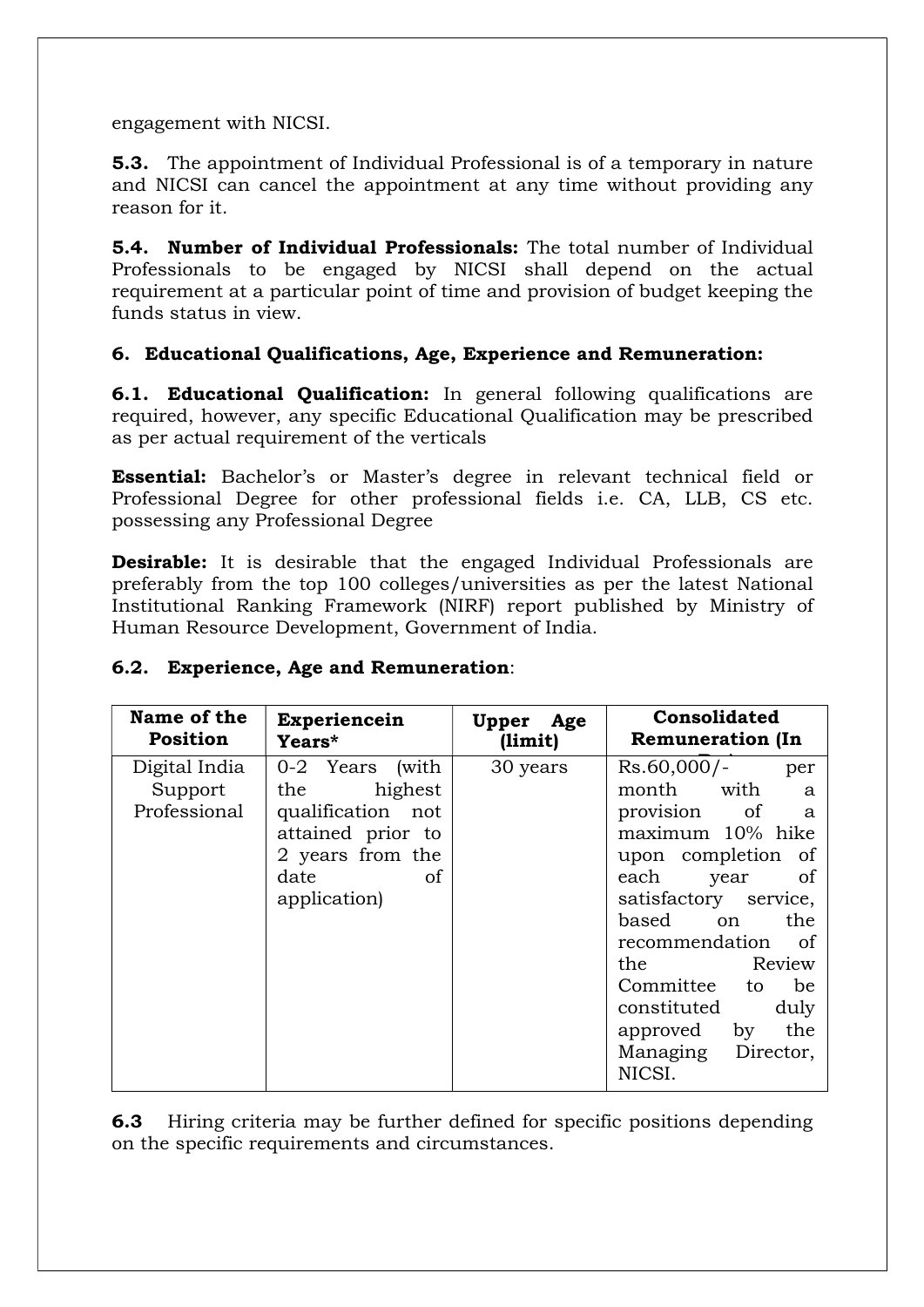6.4 The Individual Professional shall not be entitled for any HRA, Dearness Allowance or any other allowance.

7. Travelling Allowance — the Individual Professional may require undertaking domestic tours subject to approval of the competent authority and they will be allowed as per following:

| <b>Position</b>                          | <b>Modeof Journey</b>                                     | Reimbursement of Hotel/ Taxi and<br><b>Food Bills</b>                                                                                                                                                                                                                                                                                                                                                                                                          |
|------------------------------------------|-----------------------------------------------------------|----------------------------------------------------------------------------------------------------------------------------------------------------------------------------------------------------------------------------------------------------------------------------------------------------------------------------------------------------------------------------------------------------------------------------------------------------------------|
| Digital India<br>Support<br>Professional | Economy<br>Air<br>in<br>classor by Rail in<br>AC Two Tier | Hotel accommodation of<br>to<br>up<br>Rs.1500/- per day; taxi charges of<br>up to Rs. 350/- per day for travel<br>within the city and food bills not<br>exceeding Rs. 900/- per day shall be<br>allowed. However, in exceptional<br>circumstance, Managing Director,<br>NICSI has power to approve more<br>amount on actual basis subject to<br>production of original invoice based<br>on proper justification / reasons<br>keeping the circumstance in view. |

#### 8. Selection Process:

8.1 The selection of Individual Professional shall be made in accordance with the provisions contained in GFR 2017 under Rules 177 to 196 and Chapter 7 —Selection of Individual Professional/Service Provider (para 7.1 and 7.2) Chapter  $-6$  (para 6.5) of Manual for Procurement for Consultancy and Other Services 2017.

8.2 The requirement of NICSI will be advertised from time to time on its website as well as in newspaper (both Hindi and English).

8.3 The applications received shall be placed before a Screening Committee (SC) with following composition:

| HoD (HR), NICSI                                                      | Chairperson        |
|----------------------------------------------------------------------|--------------------|
| Company Secretary, NICSI                                             | Secretary & Member |
| Representative of MeitY                                              | Member             |
| Representative of NIC                                                | Member             |
| Any other official of NICSI nominated by Managing<br>Director, NICSI | Member             |
| Any other official of NICSI nominated by Managing<br>Director, NICSI | Member             |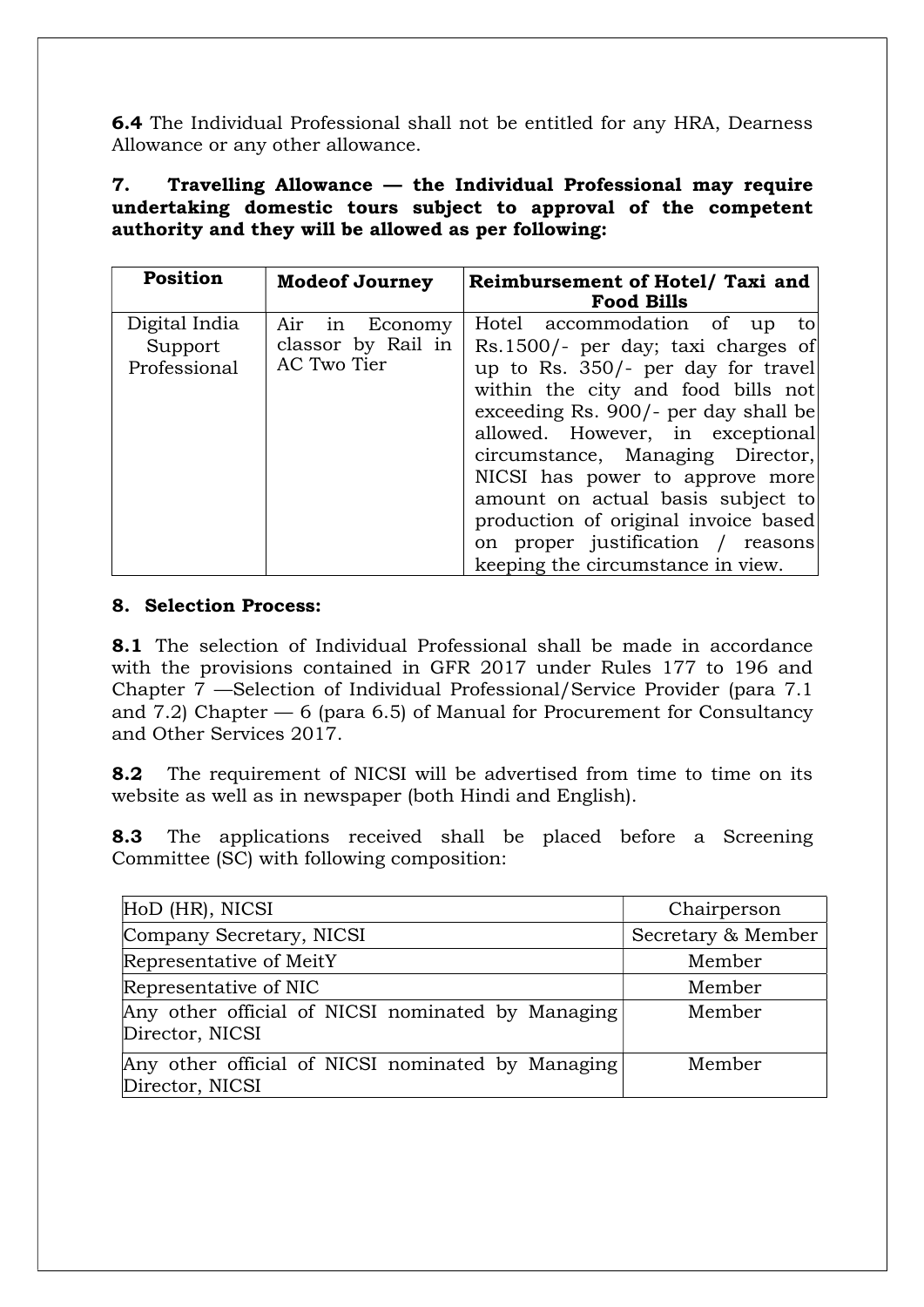**8.4** The Screening Committee shall shortlist the applicants and recommends a panel of at least 3 eligible candidates per vacancy.

8.5 The panel of Shortlisted applications shall be placed before a Professional Evaluation Committee (PEC) with following composition:

| Senior General Manager, NICSI                                        | Chairperson        |  |
|----------------------------------------------------------------------|--------------------|--|
| HoD (HR), NICSI                                                      | Member             |  |
| Company Secretary, NICSI                                             | Secretary & Member |  |
| Representative of MeitY                                              | Member             |  |
| Representative of NIC                                                | Member             |  |
| Any other official of NICSI nominated by Managing<br>Director, NICSI | Member             |  |

The PEC may devise its own method for selection of suitable candidates as per the requirement. The PEC may recommend a panel of names for keeping in reserve list with validity.

8.6 In certain exceptional cases, with the approval of the Board of Directors of NICSI, selection from a single source as per GFR 2017 may also be considered. However, full justification for this must be given by the PEC.

**8.7 Payment:** The payment will be released by NICSI within one week after completion of the month based on the attendance registered by the Individual Professional or on certification by controlling officer/project manager. in case the Individual Professional has been deputed to other place.

**9 Leave:** The Individual Professional shall be entitled to leave of 8 days in a year on pro-rata basis. Further, the absence up to one month may be considered without remuneration. However, in Exceptional cases for professional development, training etc. this condition may be relaxed by Managing Director, NICSI. Apart from this the women professionals may be eligible for maternity leave as per the Maternity Benefit (Amendment) Act, 2017 issued by Ministry of Labour and Employment vide no S-36012103/2015-SS-1 dated 12thApril, 2017.

**10 Tax Deduction at Source:** The Income Tax or any other tax liable to be deducted, as per the prevailing rules will be deducted at source before effecting the payment, for which the NICSI will issue TDS Certificate. NICSI undertakes no liability for taxes or other contributions payable by the Individual Professional on payments made under this contract.

11 Police Verification: Police verification of the Individual Professional shall be done as per the latest instructions issued by Ministry of Home Affairs. In case the police verification is received as negative, the contract of Individual Professional shall cease to exist with immediate effect without any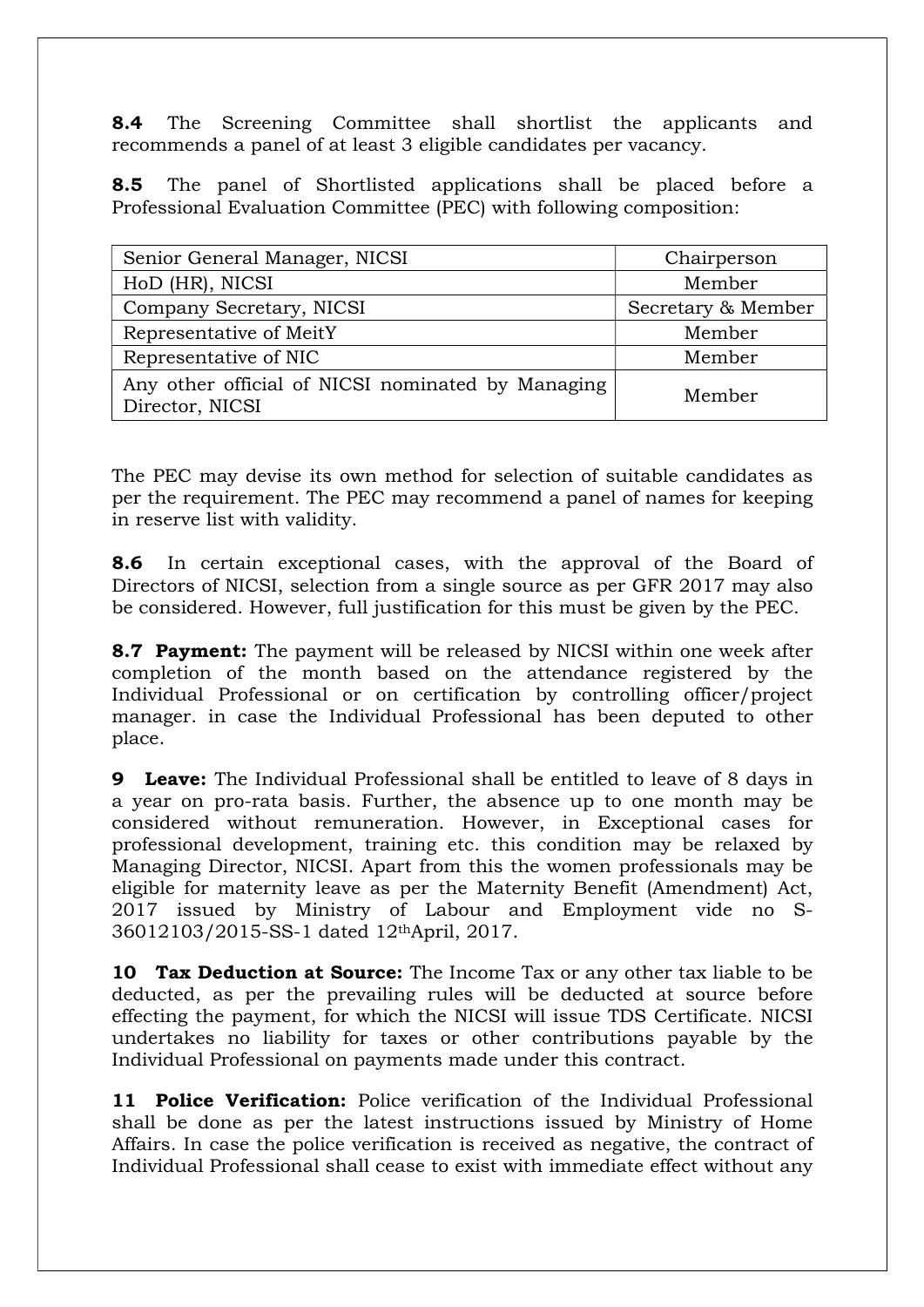notice.

12 Training: After joining, a minimum of two days induction training (not to be paid) be organized for all the Individual Professionals.

13 Relaxation: Where the Managing Director, NICSI is of the opinion that it is necessary or expedient so to do, it may by order and for reasons to be recorded in writing, relax any of the provisions of these rules.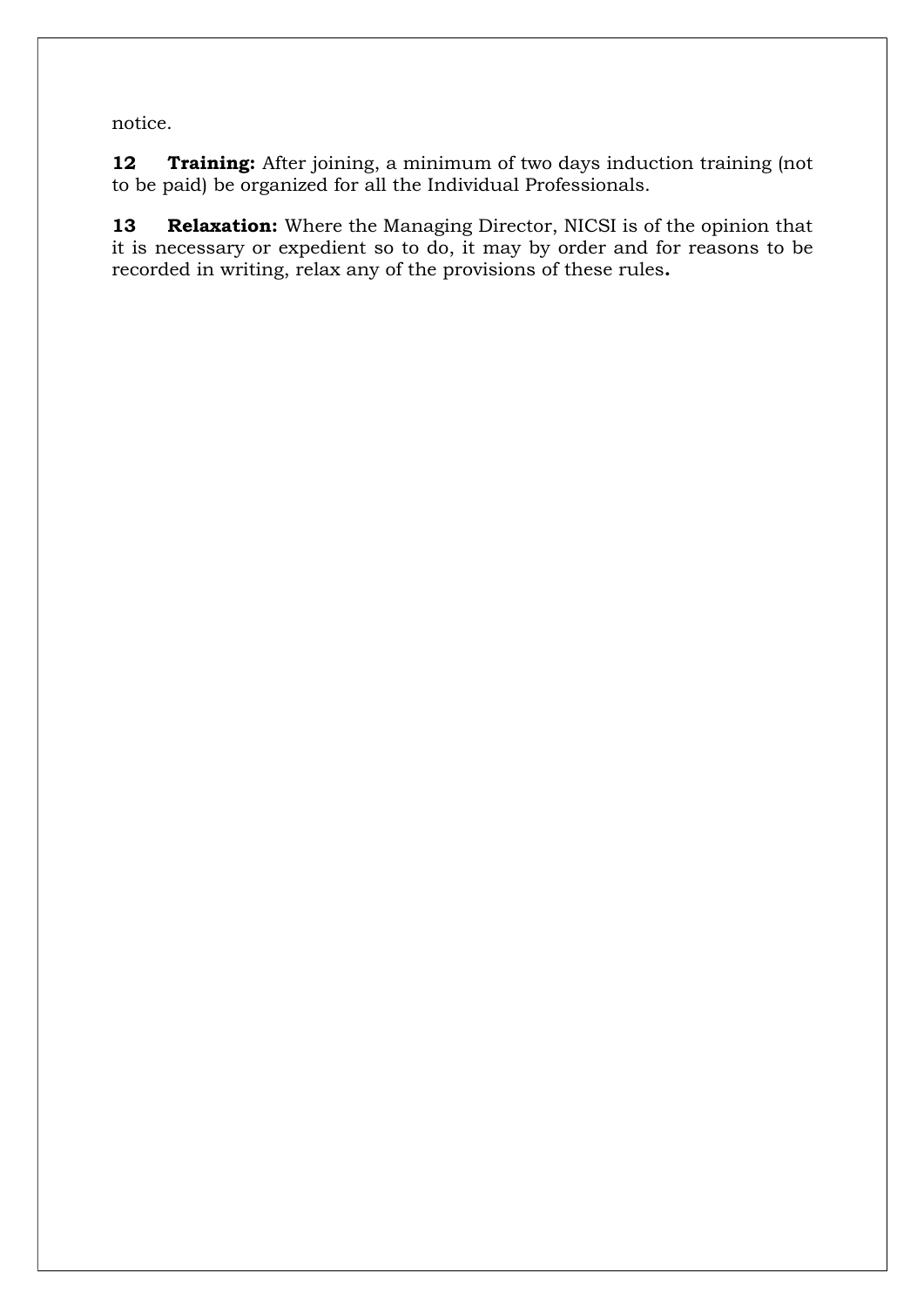### National Informatics Centre Services Incorporated

#### Contract for the services of Digital India Support Professional

File No Date....

This Contract is entered into on [insert date] between the National Informatics Centre Services Incorporated (hereinafter referred to as "NICSI") and Mr/Ms/Mrs s/d/w/o (hereinafter referred to as "the Individual professional")

whose address is

NICSI and Individual Professional is hereby individually referred to as "Party" and collectively referred to as "Parties".

WHEREAS NICSI desires to engage the services of the Individual professional on the terms and conditions hereinafter set forth, and:

WHEREAS the Individual professional is ready and willing to accept this Contract with NICSI on the said terms and conditions.

NOW, THEREFORE, the Parties hereby agree as follows:

#### 1. Nature of services

The Individual professional shall perform the services as described in the Terms of References which form an integral part of this Contract and are attached hereto as Annexure-A..

#### 2. Duration

This Individual Contract shall commence on *finsert datel*, and shall expire upon satisfactory completion of the services described in the Terms of Reference mentioned above, but not later than *[insert date]*, unless sooner terminated in accordance with the terms of this Contract. He/She is designated as **Digital India Support Professional.** This Contract is subject to the conditions mentioned in the "Procedure and guidelines for engagement of Digital India Support Professionals in NICSI" dated 26.11.2021 and are attached hereto as Annexure-B.

#### 3. Payment

A consolidated remuneration of Rs.60,000/- (Rupees Sixty Thousand Only) per man month inclusive of all applicable taxes, shall be paid to the Individual Professional subject to satisfactory services. No other allowance(s) shall be given to the Individual Professional. If unforeseen travel outside the Duty Station is requested by NICSI and upon prior written agreement, such travel shall be at NICSI's expense and the Individual professional shall only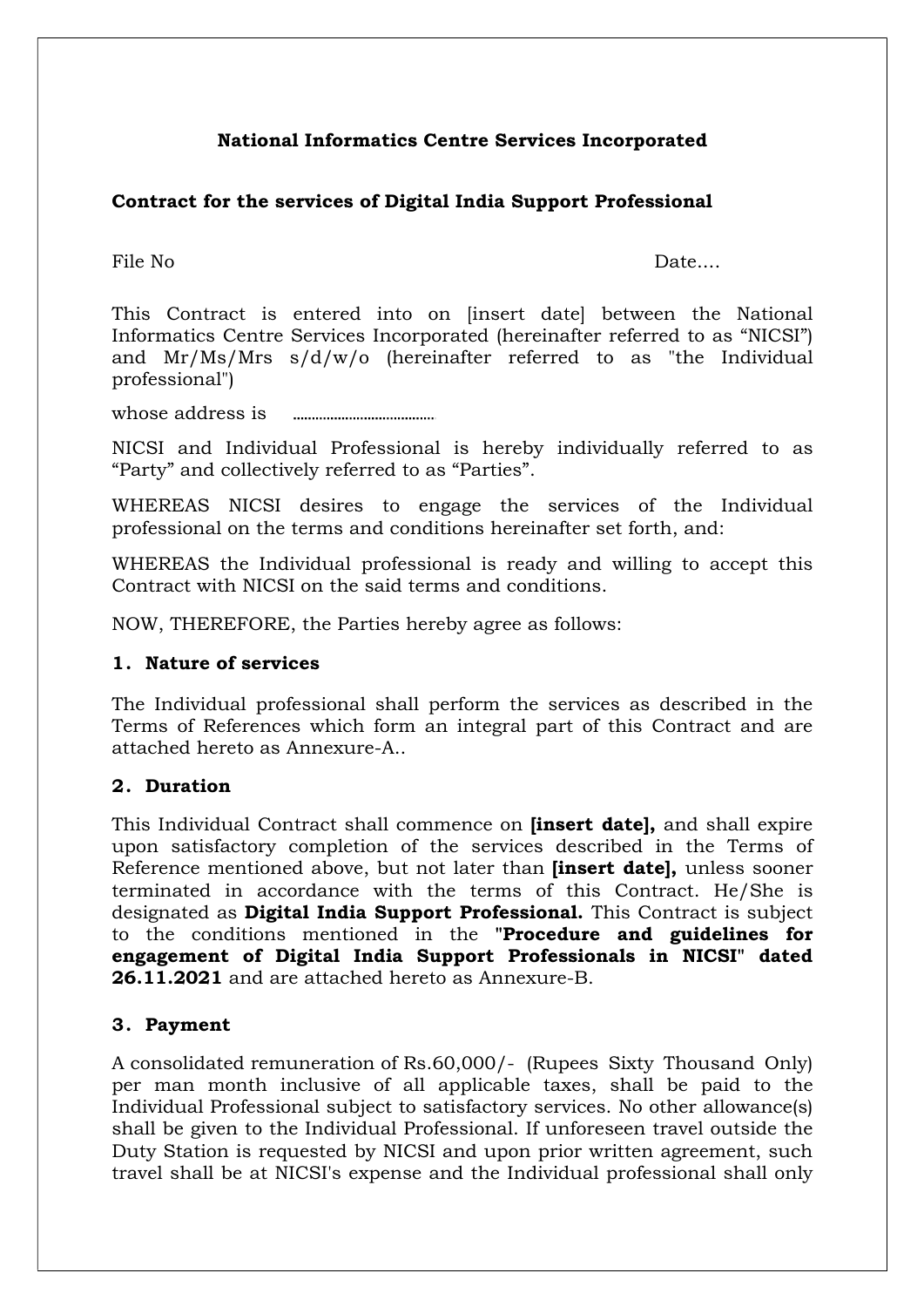receive a TA/DA as per the said terms and conditions.

#### 4. Rights and Obligations of the Individual Professional

The rights and obligations of the Individual Professional are strictly limited to the terms and conditions of this Contract, including its Annexes. Accordingly, the Individual professional shall not be entitled to any benefit, payment, subsidy, compensation or entitlement except as expressly provided in this Contract. The Individual professional shall be solely liable for claims by third parties arising from the Individual Professional's own acts or omissions in the course of performing this Contract and under no circumstances shall NICSI be held liable for such claims by third parties.

IN WITNESS WHEREOF, the Parties hereto have executed this Contract.

By signing below, I, the Individual professional, acknowledge and agree that I have read and accept the terms of this Contract, including the conditions mentioned in the "Procedure and guidelines for engagement of Digital India Support Professionals in NICSI" dated 26.11.2021 and attached hereto in Annexure-B which form an integral part of this Contract.

The Individual professional has submitted a Statement of Good Health and form for Police verification.

#### AUTHORIZING OFFICER: NICSI INDIVIDUAL PROFESSIONAL:

| Name:                     | Name:      |  |
|---------------------------|------------|--|
| Signature: -------------- | Signature: |  |
| Date:                     | Date:      |  |
| Place:                    | Place:     |  |